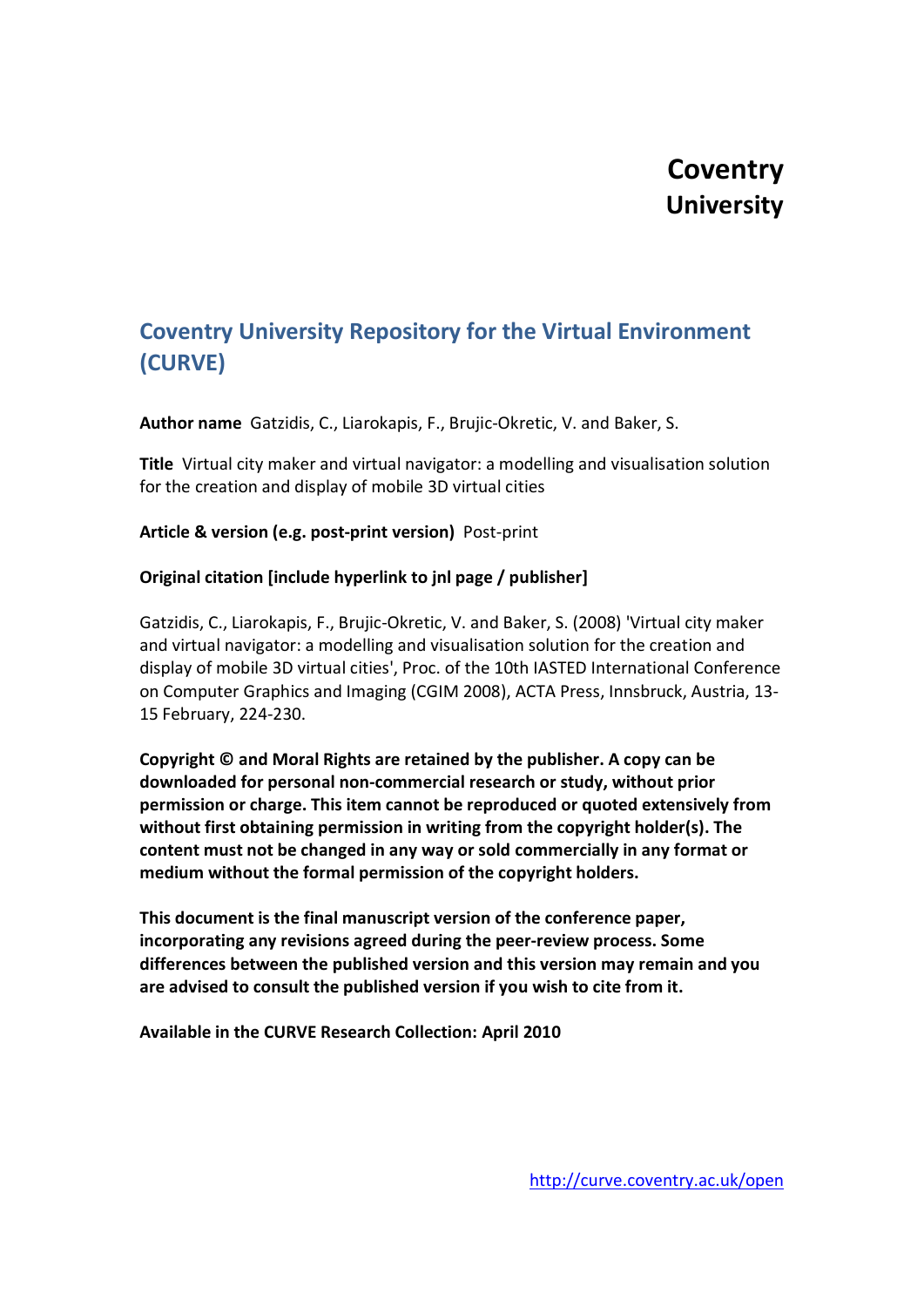## **Virtual City Maker And Virtual Navigator: A Modelling And Visualisation Solution For Mobile 3D Virtual Cities**

Christos Gatzidis<sup>1</sup>, Fotis Liarokapis<sup>2</sup>, Vesna Brujic-Okretic<sup>1</sup>, Stuart Baker<sup>3</sup> giCentre, Department of Information Science, City University, London, EC1V 0HB, UK  ${c.gatzidis, vesna} @ soi.city.ac.uk<sup>1</sup>$ Faculty of Engineering and Computing, Department of Creative Computing, Coventry, CV1 5FB, UK

F.Liarokapis@coventry.ac.uk2

Alcatel-Lucent Telecom Limited, Christchurch Way, Greenwich, London SE10 0AG

Stuart.e.Baker@alcatel-lucent.co.uk<sup>3</sup>

#### **ABSTRACT**

This paper presents a complete procedural 3D modelling solution for mobile devices, called Virtual City Maker, based on scripting algorithms allowing for both the automatic and also semi-automatic creation of photorealistic quality virtual urban content. The input data used include the combination of aerial images, GIS data, 2D ground maps and terrestrial photographs grouped with a user-friendly customized interface which permits for the automatic and interactive generation of large-scale, accurate, georeferenced and fullytextured 3D virtual city content. This content can be specially optimized for use with mobile devices but also with navigational tasks in mind. Moreover, a user-centred mobile virtual reality (VR) visualisation and interaction tool operating on PDAs (Personal Digital Assistants) for pedestrian navigation is also discussed. This engine supports the import and display of various navigational file formats (2D and 3D) and also includes a comprehensive front-end user-friendly graphical user interface providing immersive virtual 3D navigation to a wide range of users.

#### **KEY WORDS**

Applications, 3D urban modelling, mobile navigation

#### **1. INTRODUCTION**

Today there is a growing need for computer-based, photorealistic visualizations of 3D urban environments in many areas including environmental planning, engineering, telecommunications, architecture, gaming, 3D city information systems and even homeland security. Therefore, the procedural modelling of virtual cities in 3D is a topic not only computer graphics research but also other fields such as GIS or photogrammetry have focused on for a number of years. Different approaches have been favored with the two main ones being a fully-automatic or a semi-automatic one.

While the ideal 3D urban modelling system would be a totally automatic one, there are a number of obvious advantages to semi-automatic or user-assisted approaches where essentially an automatic system employs some limited operator input for guidance in a range of the tasks involved in order to offer better control on the resulting scene. Furthermore, the user-assisted (or interactive) tools can also be utilized as a more intelligent editing application for the preliminary model. For example, a popular approach is to offer suggestions to an automatic urban modelling system which then in turn concludes the modelling task at hand on its own. This can lead to a more efficient method for modeling complex structures. A more conventional approach to interactive modeling is to provide the user with a set of generic models that are then adjusted (using usually image data) altering the model and the viewing parameters [1]. In this approach, the system provides geometric computations but the drawback is that substantial time and effort are required from the user. Some other more recent approaches include the combination of user input with automatic processing introduced at various points with a different degree of control over the result. Offering an approximate building location to extract a building is one of the approaches suggested [2] that can lead to results although there is the important disadvantage of producing a final model very reliant on the automatic analysis. Other semiautomatic urban modelling tools have been described, some including methods for duplicating and/or cloning model meshes that are similar to others [3]. Yet another approach suggests an automatic system constructing topological relations amongst 3D roof points collected by a user for each roof. This method [4] results in a tool that can tackle easily several types of complex roofs. An additional notable interactive urban modelling approach involves the system handling complex building structures by means of constructive solid geometry [5]. This system also uses an image correlation method to fit a primitive to the image. It should be noted however that this last method can be very costly on processing power when modelling more complex urban sites. One of the areas where 3D urban models are also in need today, apart from the ones mentioned in the beginning of this section, is for urban navigation using mobile devices. This can range to a number of subapplications including car and pedestrian navigation systems, location-based services and others. It appears that while the methods for automatic and semi-automatic creation of 3D urban models today do cover a lot of ground both in terms of concepts and also in delivery of content, they fail to take into account the considerable limitations and challenges mobile devices have to offer. Constraints in terms of graphics memory, processing power and memory cards render the output of most of these systems unusable on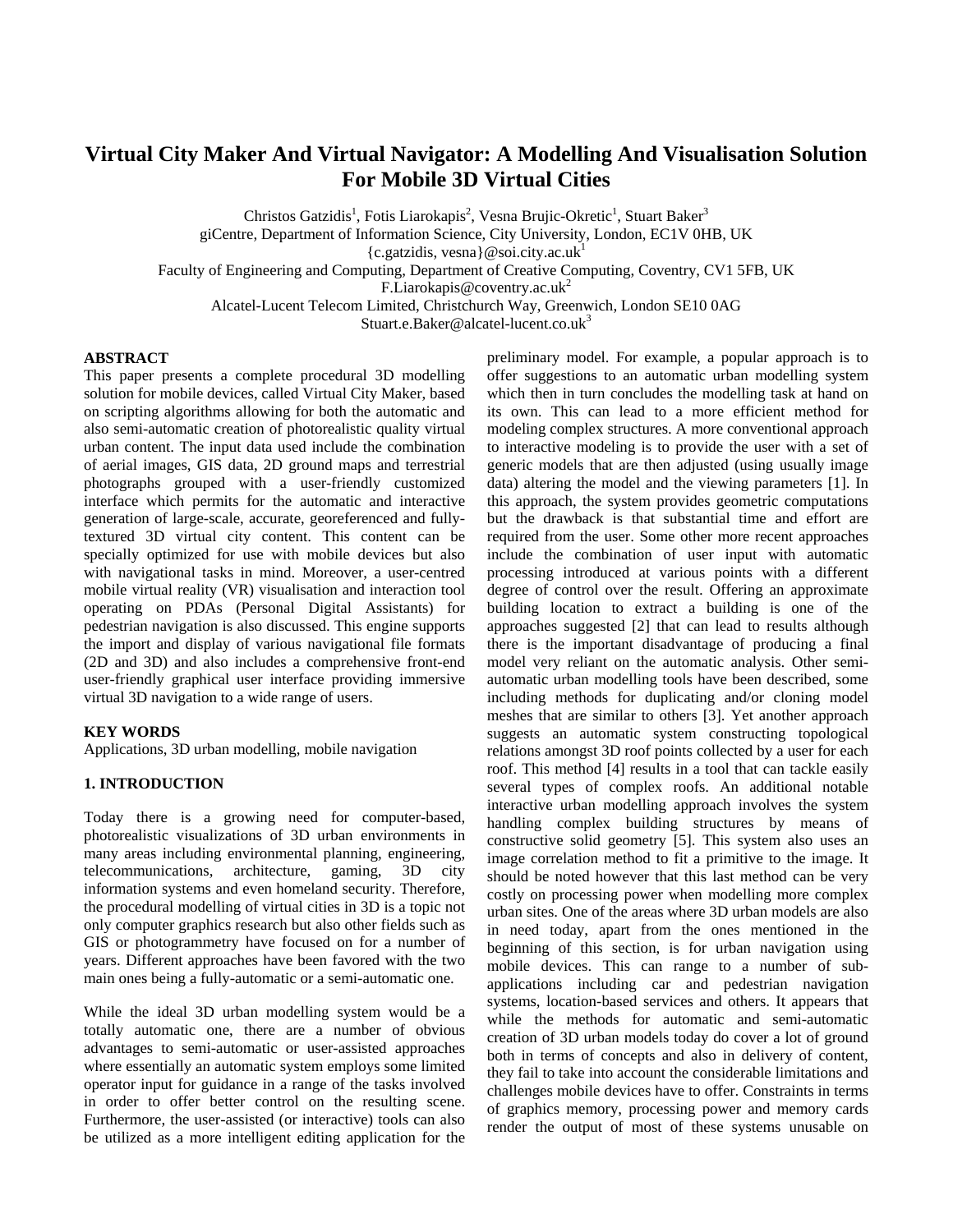devices such as PDAs or smartphones because of excessive detail. At the same time, care needs to be taken in presenting this content on mobile devices since, for example, typical PDAs are only equipped with screens no larger than a 480x640 resolution display, thus presenting a further challenge. In this paper we propose both a modelling solution (*Virtual City Maker*) that can deliver urban content efficiently to mobile devices as well as a virtual navigation environment (*Virtual Navigator*) on a PDA to accompany it so that that the resulting meshes can be put to the test. It should be noted that while the content is specifically optimised for mobile use in mind, for example a varying low-polygon count and adjustable texture image sizes, the results need to be of the highest quality possible rivaling virtual city models seen on desktop machines but also accurately placed in space to accommodate real-world navigational needs.

#### **2. VIRTUAL CITY MAKER SOLUTION**

This section will describe in more detail the overall workflow for the Virtual City Maker modelling tool ranging from a description of the framework of the system to an overview of its *two modes*; the *automatic* and *semiautomatic* one with emphasis on some of the concepts, algorithms and interfaces behind them as well as some resulting 3D urban models.

#### **2.1 OVERVIEW OF THE SYSTEM**

First of all, regarding the input data used (a very important part of the process which affects the results in many ways) the authors of this paper have selected a combination of aerial photographs and also 2D ground maps, at least for the outline of the buildings modelled. This more hybrid approach combines the strengths of two different techniques for a more efficient result.



**Figure 1: framework diagram of Virtual City Maker** 

Aerial images ensure accurate results and the bypassing (to a certain extent) of a generalization process while ground maps provide positional and geographic information. Our work is not only focused on delivering content for mobile devices but also on navigation. Therefore, geo-referenced results and accuracy are key issues with errors in geometry placement only afforded to be marginal making this hybrid data use approach even more justified. Having placed building footprint outlines in a precise manner, these outlines have been extruded to real world heights using, if needed, GIS vector data in the form of the .shp file format. This particular file format operates as a combination of CAD data with added metadata attributes.

#### **2.2 THE AUTOMATED MODE**

The key method in the automated reconstruction mode is the detection of building outlines and roofs from aerial images and/or 2D ground maps. The second other important step is the extrusion to real-world heights and that is handled, when needed, by a parser developed to read the GIS .shp files. The philosophy behind this has been to make only those decisions in the 3D analysis stage of the detection process that can be made in as much assurance at each level illustrated as possible. Therefore the hypothesis generation process creates hypotheses that may have somewhat weak evidence, which is where information from additional input data comes into use. Following that, a selection process then picks these based on more global evidence, filtering out the unwanted ones. The hypothesis verification process uses the most of this global information and can therefore make better decisions, resulting in a more accurate output. To begin with, initial hypotheses are generated for 2D projections of building roofs. The reason behind that is that it is generally accepted that roofs are usually the most distinct features in aerial images from a nadir point of view (such as the ones our system uses) and that focusing on the roofs helps reduce the number of hypotheses to be examined later on [18]. The generation of all roof hypotheses is gathered by the restriction of the building shapes to rectangular form or similar compositions and also of roofs to be flat. Roofs of buildings of this shape should project into a parallelogram-like shape. To showcase a more detailed example of the process we followed here, as Lin [18] suggests, a  $90^{\circ}$  degree corner projected to an angle,  $\dot{\theta}$ , given the angle  $\pi$  that one side of the projection makes with the horizontal and the viewing angles  $\psi$  and  $\xi$  is given by the following equation.



**Figure 2: parallelogram projection algorithm used**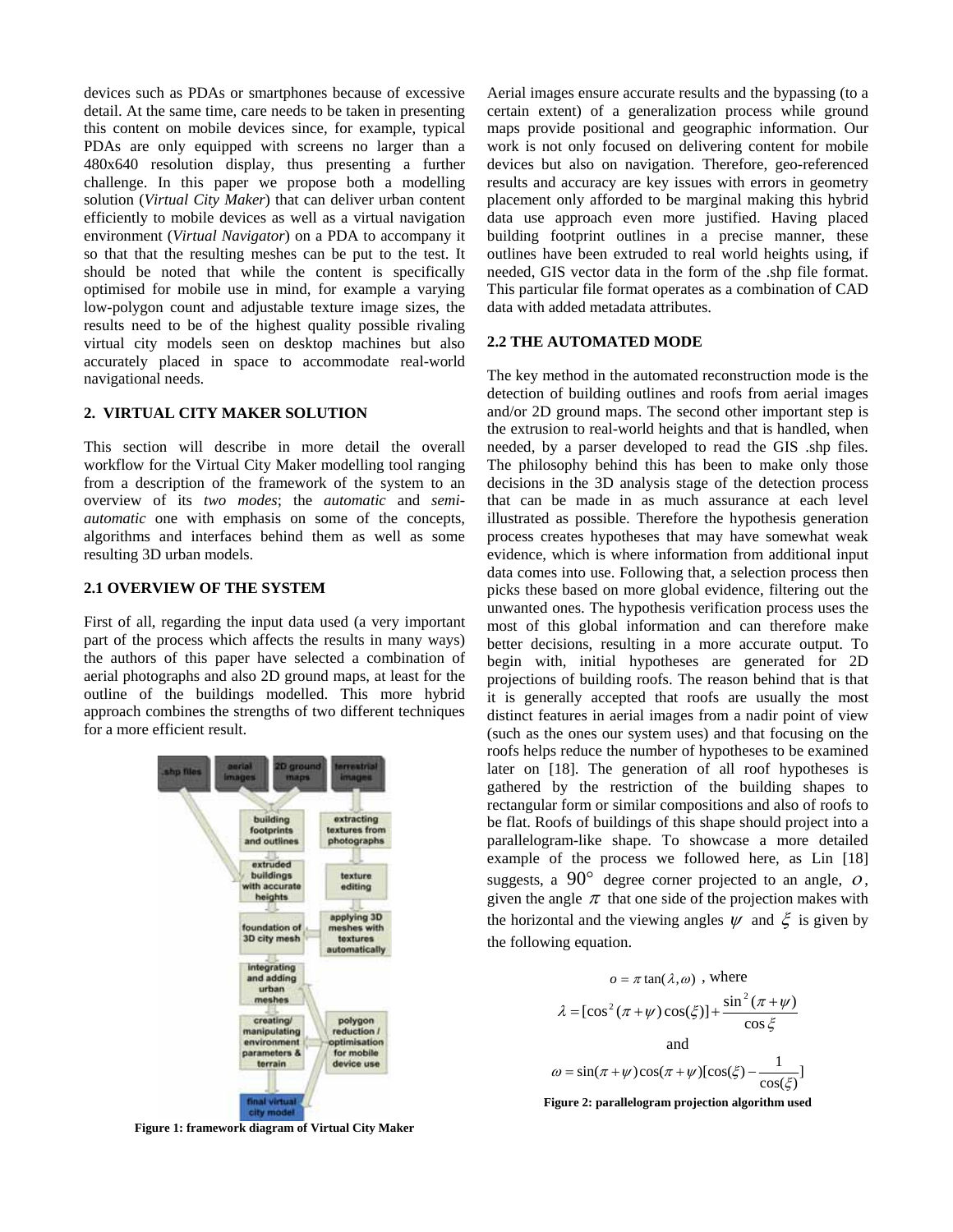Any parallelogram found must satisfy the relationships above. Following that, a selection process eliminates or keeps hypotheses based on what detectable evidence there is for them in the aerial image and on the global relationships amongst them all. The basis for the verification of 3D outlines in our work are the shadows buildings cast on the ground in aerial images. It is assumed that the direction of illumination in the image is known and also that the ground surface in the vicinity of the structure is flat. These two assurances allow for the computation of accurate height information. To offer more insight in the algorithms involved in this area, the building height is related to several parameters that can be measured from the image given. With *X* (pixels/meter) the image resolution in the neighborhood of the building location,  $H$  the projected wall height, can be computed (in pixels again) from the building height, *B* (in meters), and also the viewing angles by the following algorithm,  $H = (B \cdot X \cdot \sin \xi)$ . The projected shadow width,  $W$ , can be calculated from the building height, the viewing angles and the sun angles (the direction of illumination,  $x$ , the direction of shadow cast by a vertical line,  $y$ , and the sun incidence angle  $l$  using the following algorithm as introduced again by Lin [18]).

$$
W = \begin{cases} B \cdot X \cdot \tan l & when \gamma = 0 \\ \frac{B \cdot X \cdot \sin(l + \xi)}{\cos i} & when \begin{cases} \xi \neq 0 \\ y = x = 270^{\circ} - \psi \end{cases} \\ W = \begin{cases} \frac{B \cdot X \cdot \sin(l - \xi)}{\cos i} & when \begin{cases} \xi \neq 0 \\ y = x = 90^{\circ} - \psi \end{cases} \\ \frac{B \cdot X \cdot \sin(\xi - l)}{\cos i} & when \begin{cases} \xi \neq 0 \\ y = x + 180^{\circ} \end{cases} \\ \frac{B \cdot X \cdot \sin \xi \cdot |\cos(y + \psi)|}{|\cos(y - x)|} & else \end{cases} \end{cases}
$$

**Figure 3: shadow width computation algorithm**

However, when surfaces are not flat in the aerial image or are cast on surfaces of nearby buildings, the quality of the 3D information is low. While still usable for other purposes it was decided to have an alternative. Nevertheless then, in this eventuality, the average height value from the GIS .shp data is used. This illustrates in detail why our choice of using a number of different input data can be so useful. The concept behind shadow analysis used in this work derives from the establishment of relationships between shadow casting elements and shadows cast [17].



**Figure 4: roof edge detection final results using method/algorithms** 

#### **2.3 THE SEMI-AUTOMATED MODE**

Often there are cases where users require urban content that is not derived from real-world GIS coordinates but can be fictitious (mobile gaming applications for example). The semi-automatic mode of the application presented here can cater for that via individual plug-ins.

#### **2.3.1 CREATING BUILDINGS**

Every virtual city consists of buildings, with these structures being the most important ones for the overall scene. One of the most important plug-ins for interactive or semi-automatic editing and creation of virtual cities, and thus buildings in particular, with the Virtual City Maker tool is the Building Creator script. Its interface is illustrated in Figure 5.

| <b>S</b> Building Creator                     |                                                                  |                                                                                     |
|-----------------------------------------------|------------------------------------------------------------------|-------------------------------------------------------------------------------------|
|                                               | Building Creator Script Beta Version, (c) Christos Gatzidis 2007 |                                                                                     |
|                                               |                                                                  | Select Spline                                                                       |
|                                               |                                                                  | Use Selected Spline                                                                 |
|                                               | $\frac{10}{100}$                                                 | Draw Freeform Spline                                                                |
|                                               |                                                                  | Open Polygon Reductor                                                               |
|                                               |                                                                  | Help                                                                                |
| <b>Update Preview</b>                         |                                                                  |                                                                                     |
| <b>Building Height</b>                        |                                                                  |                                                                                     |
|                                               | First Floor: 0.0                                                 | 휘                                                                                   |
|                                               | In Between Floods): 00                                           | E                                                                                   |
|                                               | Last Floor: 00                                                   | ž.                                                                                  |
|                                               | Number Of Floors: T                                              | ÷                                                                                   |
| <b>Building Extrusions</b>                    |                                                                  |                                                                                     |
|                                               | First Floor Extrusion: 0.0                                       | 회                                                                                   |
|                                               | Last Floor Extrusion: 0.0                                        | 틟                                                                                   |
| <b>Building Roof</b>                          |                                                                  |                                                                                     |
| V CMMA Roof                                   |                                                                  | F Gabled C Cross Gabled C Flat C Mansard C Hipped C Cross Hipped C Pyramidal C Shed |
|                                               | Roof Height 0.0                                                  | $\ddot{ }$                                                                          |
|                                               | Roof Overhang: 00                                                | 회                                                                                   |
| - Texturing Parameters                        |                                                                  |                                                                                     |
| Use Texture                                   |                                                                  |                                                                                     |
|                                               |                                                                  | First Floor Material ID No.: T<br>٥                                                 |
|                                               |                                                                  | In Between Floor[s] Material ID No.: 2<br>÷                                         |
|                                               |                                                                  | Last Floor Material ID No.: 3<br>۵                                                  |
| Material ID No. 1<br>$\overline{\phantom{a}}$ |                                                                  | Roof Material ID No.: 4<br>÷.                                                       |
| Update And Save                               |                                                                  | <b>Browse For Texture</b>                                                           |
|                                               |                                                                  | <b>Reset</b>                                                                        |
| ٠                                             | About                                                            |                                                                                     |
| T.                                            | 21.32<br>e. n.,<br>⌒.                                            | ، ،<br>£                                                                            |

**Figure 5: Building Creator script interface** 

The version presented here supports the creation of 3D buildings from splines which can either be imported from CAD files such as 2D ground plans or can be freeform ones that the user can draw. Multiple floor segmentation for the building is offered as well as roof modelling with controllable height and overhang based on the user's selection (out of a range of roof shapes such as gabled, cross-gabled, flat, mansard, hipped, cross hiped, pyramidal and shed), the ability to create insets for additional geometric detail (such as for example segmentation between floors or creating a ground surface surrounding the building or even a terrace-like shape before the roof) and also allowance for texturing. This final process has been implemented by means of assigning different numerical material IDs to each floor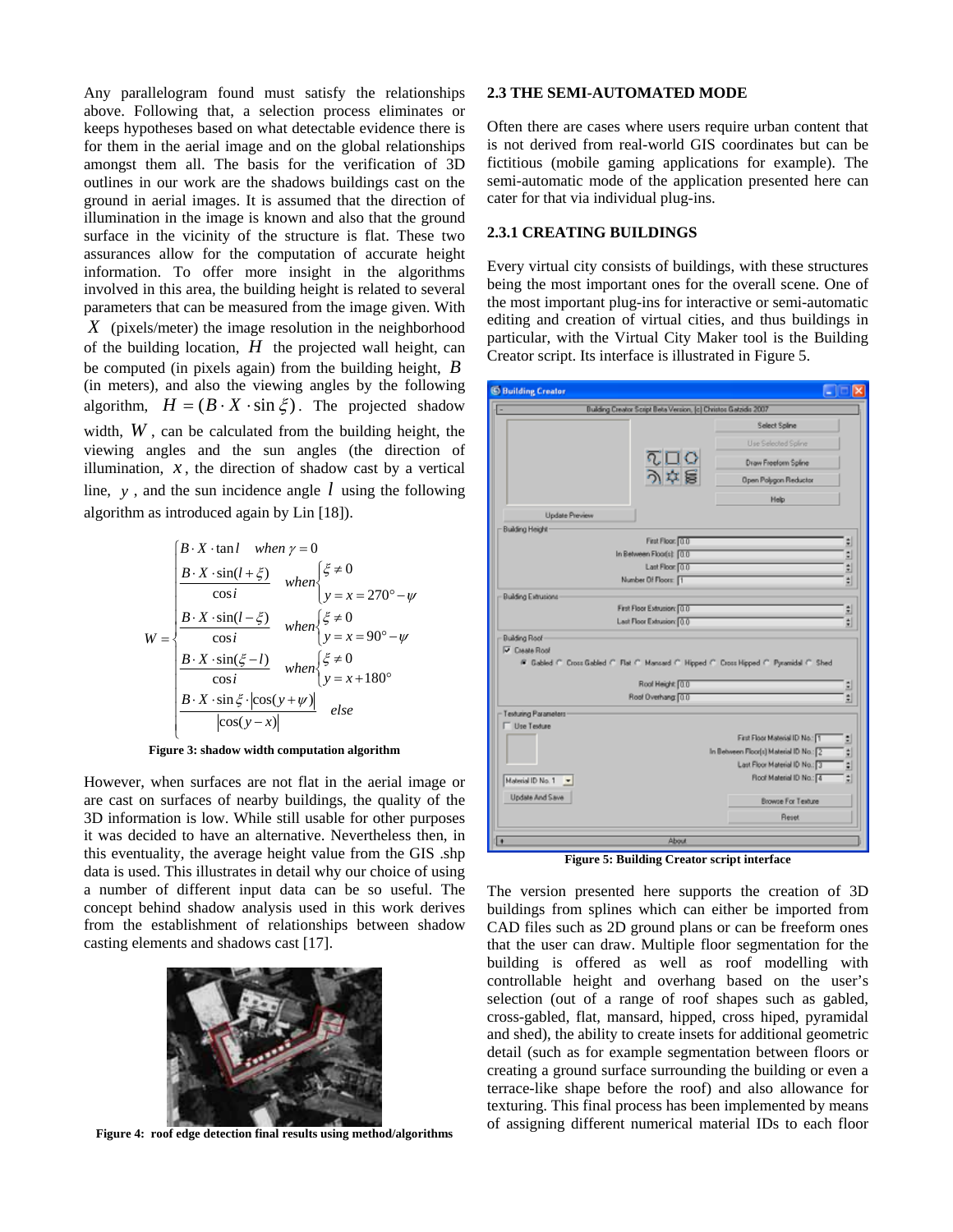and roof so that when the user selects an image to map onto a surface it will be saved according to this ID selection. This speeds up and simplifies the otherwise tedious process of texturing while at the same time giving the user full control on it.



**Figure 6: step-by-step operation of the Building Creator script, creating a random building from a real-world map** 

#### **2.3.2 OPTIMISING BUILDING STRUCTURES**

Following that, another very important component script for the overall tool is the previously mentioned Polygon Reductor. The algorithm which forms the basis of the Polygon Reductor script is based on a concept called *edge decimation* [15], [16]. Some concepts known as *vertex decimation* [14] and *triangle decimation* [13] are popular alternative approaches to polygon reduction / mesh simplification processes. In this case, i.e. with edge decimation, polygons are removed from the mesh by collapsing or contracting edges. That effectively means removing two triangles from an area of the mesh's surface thus simplifying it. The two vertices of the collapsed, *decimated*, edge are merged into one endpoint and the triangle adjacency lists of the two original vertices are

concatenated for the newly formed vertex. It should be noted that this contraction process has been made both progressive (for performance reasons, more on that below) and also reversible. In other words, every time an edge is collapsed and then merged there needs to be enough data kept to split the concatenated list back into the lists for each of the two vertices in question. To achieve that goal it has to be guaranteed that collapsing and then rebuilding an edge is a process that needs to be general enough to work on any random area of each given mesh. There are meshes where not all edges have two adjacent triangles, essentially, meaning with edges that are not continuous in nature. Therefore, to cater for this eventuality, the algorithm used makes a check on all degenerated-bound edges for the two adjacent triangles needed. This tackles one of the most important drawbacks of the edge decimation technique; uncontrollable edge contraction. Edge merging algorithms can often implicitly alter the topology of a model by closing holes in the surface if the importance of all edges is not evaluated. In more detail, Figure 7 illustrates the algorithm we have opted to use which is the fundamental edge decimation one (as described by Ronfard [20], amongst others) both for preprocessing and visualizing the optimized mesh. This approach has the following advantages: a) progressive representations of the original building model  $B<sup>n</sup>$  with the continuous family of meshes  $(B^0, B^1, \ldots, B^{n-1}, B^n)$  is very space-efficient plus has a smaller storage than the results of standard triangle/vertex approaches b) level-of-detail can be supported via the transformation from the  $B^i$  mesh to  $B^{i+1}$  by just applying the i-th vertex split/edge collapse operation c) the model can offer view-dependent or selective refinement.

#### **Reconstruction pre-processing:**

for (reach approximation index)

{ find and select edge whose decimation displays the smallest error measure; collapse selected edge into one vertex;

store the collapse record also including one collapsed edge and two collapsed triangles;

return (base mesh & collapse records);

#### **Visualization / reconstruction:**

}

using the base mesh  $B^0$  perform sequence of vertex split operations using the stored collapsed record;

produce a continuous family of meshes 
$$
(B^0, B^1, ..., B^{n-1}, B^n)
$$
:

**Figure 7: progressive/reversible polygon reduction algorithm used** 

Finally, to select the target edges for the edge collapse we have opted to use an energy-derived error-based function introduced by Hoppe [21] which has yielded the best results for our urban meshes compared to other error metrics:  $E(B) = E_{dis}(B) + E_{spring}(B) + E_{scalar}(B) + E_{disc}(B)$ , where  $E_{\text{dist}}(B)$  is the distance energy equal to the sum of squared distances from the points  $X = \{x_1, ..., x_n\}$  to the mesh,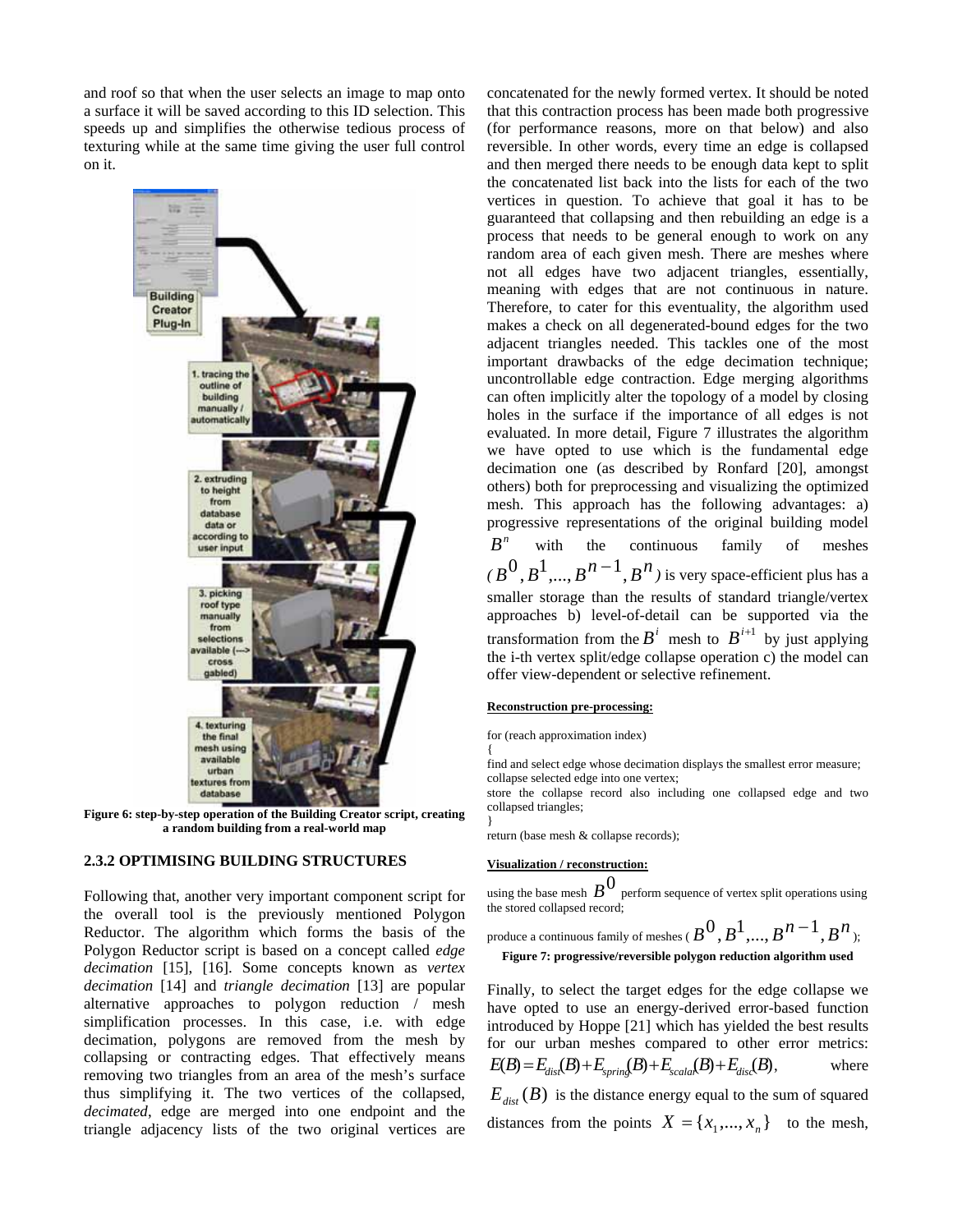$E_{\text{spring}}(B)$  places on each edge of the mesh a spring of rest length zero and spring constant  $k$  ,  $E_{\textit{scalar}}(B)$  measures the accuracy of its scalar attributes and  $E_{disc}(B)$  measures the geometric accuracy of its discontinuity curves. There are two ways to decrease the polygon count on a building mesh using this plug-in. The first is automatically, i.e. by selecting one of the four different levels of detail presented with each progressively decreasing polygon count by 25%. The second is semi-automatically, by decreasing either the vertex or the polygon count/percentage. The resulting output can be previewed within the script, have its settings reset and also exported to the VRML file format for use with our visualization engine.

#### **2.3.3 DIFFERENT TYPES OF SHADING**

Literature suggests [11], [12] that other ways of rendering 3D urban content can also be beneficial for communicating elements of numerous other principles such as cognition, cartography and non-photorealism. Thus an additional plugin has been incorporated to the Virtual City Maker solution called City Shader. This facilitates the production of cartoon-shaded (via stylistic shaded rendering), clayrendered and wireframe visualizations with various parameters. Most importantly, these different types of shading can be exported to suitable file formats for mobile use which involves a number of issues considering mobile devices are not ideal to handle expressive visualizations. For example the clay-rendered model, before exported to VRML file format, had to have all its textures "baked" ensuring lighting and shadows information were kept because this particular file format does not support features such as advanced lighting or radiosity. The algorithm used for the results above is a variant of the one presented by Lake [19] which rather than smoothly interpolating shading across a model as in Gouraud shading (another popular approach), finds a transition boundary and shades each side of the boundary with a solid color.

#### **Pre-processing & visualizing a cartoon-shaded mesh**

compute the illuminated diffuse color for each material using  $S_i = (c_g \times c_m) + [(c_m \times i_a) + (d_s \times d_m)]$  where  $S_i$  is the vertex color,  $c_g$  is the coefficient of global ambient light,  $d_s$  is the diffuse coefficient of the light source and  $c_m$  and  $d_m$  are the ambient and diffuse coefficients of the object's material; compute the shadowed diffuse color using

 $S_d = (c_g \times c_m) + (i_a \times c_m)$  where  $i_a$  is the ambient coefficient of the light source ;

{

create a one-dimensional texture map with two texels using the texture functionality

store this one-dimensional texture map

fill the texel (texture pixel) at the  $i = 1$  end of the texture with  $S_i$  and

the texel at the  $i = 0$  end of the texture with  $S_d$ ;

} compute the one-dimensional texture coordinate at each vertex of the model using  $Max{V \cdot u, 0}$ , where  $\overline{V}$  is the normalized vector from the vertex to the light source location,  $\overline{u}$  is the unit normal to the surface at the vertex and  $V \cdot u$  is their vector inner product;

return the rendered mesh with lighting disabled and one-dimensional texture

maps enabled; **Figure 8: pseudo-code of the cartoon-shading algorithm used** 



**Figure 9: cartoon shaded urban mesh using City Shader** 

#### **3. VIRTUAL NAVIGATION SOLUTION**

Travel is the major component of navigation and usually involves unconscious cognition whereas wayfinding is the cognitive process of defining a path via an environment using and acquiring spatial knowledge based on both natural and virtual cues [6]. Although a number of mobile navigation systems have been designed, from industry and universities, they do not seem to have the appeal that was expected apart from the GPS in-car navigation systems. However, even these, have selected as the main visualisation environment to be the digital map which provides limited capabilities and they have now started to move into a rough 3D mesh visualisation which does not include photorealism. On the other hand, a few experimental mobile guides have been mainly developed by universities and are mostly based on abstract representations of the real environment without providing a robust solution for both intuitive navigation and wayfinding. In addition, they usually provide standard multimedia interfaces like audio or video operations without taking advantage of the capabilities of VR and user interface (UI) technologies. A brief overview of the most significant mobile VR applications has been recently documented [7], [8]. Part of the problem lies on the provision of meaningful spatial information in a realistic manner, so that inexperienced users do not have to put a great amount of cognitive effort to 'decode' the retrieved information (i.e. 3D map or wayfinding operations). Another significant concern relates to the lack of user-friendly graphical interfaces that will allow for the customisation of the information provided as well as the provision of different navigation tools in realtime. The emphasis on designing for continuous mobile interaction requires addressing a number of features [9]. To address these issues, a VR pedestrian mobile environment

for (each material)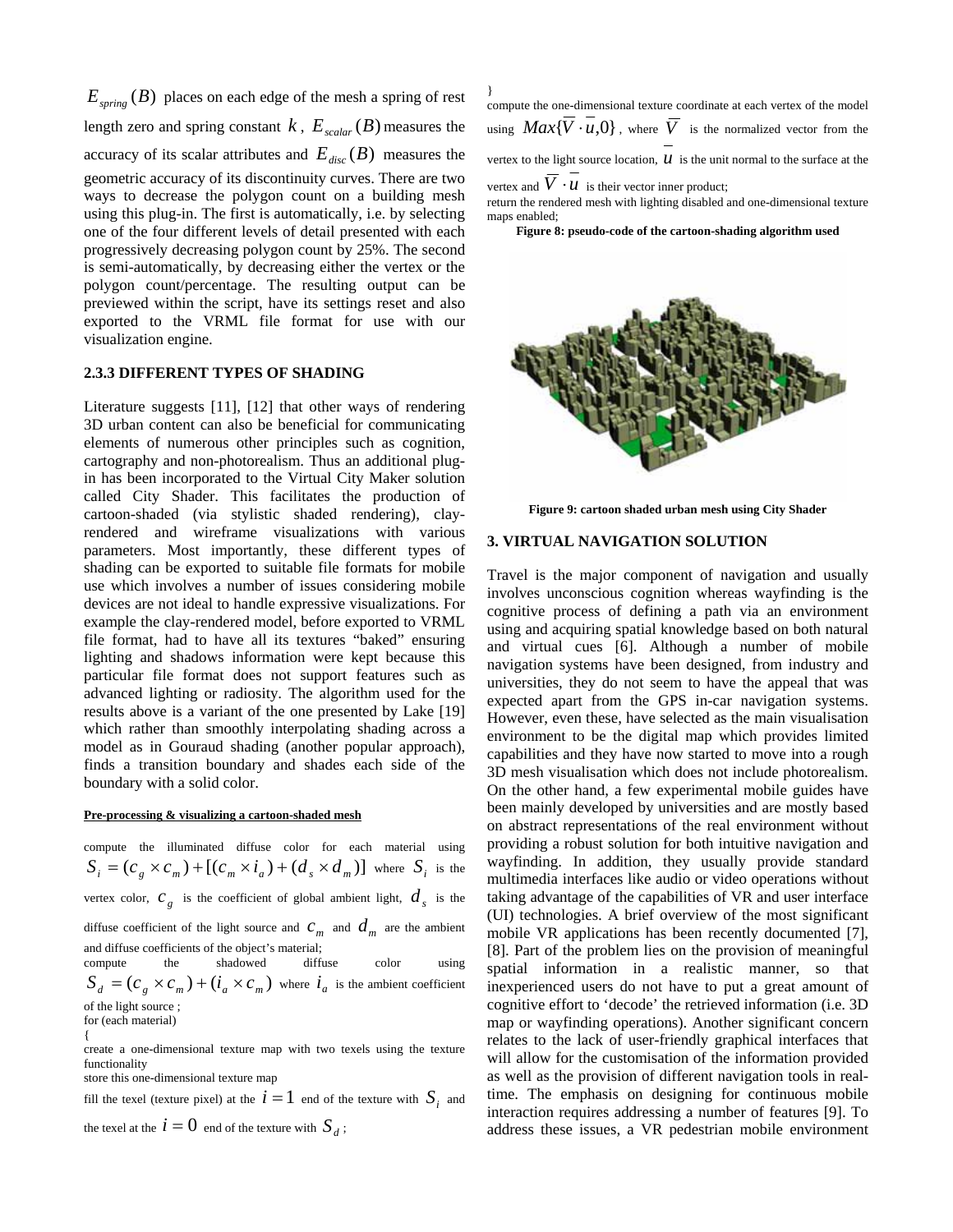called Virtual Navigator has been implemented. Previous user-studies [7] indicated that the use of photorealism in 3D urban maps used for pedestrian navigation is helpful and more attractive than the standard 2D digital map representation. However, a few users reported some problems with the interaction techniques used, mainly because of the limited functionality the interface provided. Another interesting point [8] relates to the provision of choice to the user to accommodate sudden, external factors that may allow them to detour from a default path. In addition, it was positively suggested that the route line should be more distinct, minimising the probability of missing it while moving. To overcome these issues the graphical user interface (a prototype shown in Figure 10) for user-centred navigation and wayfinding was re-designed from scratch and is now divided into four categories including *file*, *routes*, *directions* and *tools*. The 'file' category contains the necessary functionality to open and close geo-referenced spatial maps represented in 3D. The virtual maps are currently stored in the device by using the wireless connectivity (GPRS or WiFi) so the 3D maps can be downloaded from a web-server. This allows Virtual Navigator to meet one of the most significant requirements of modern navigation systems which is to be operational anywhere and anytime. The 'exit' option permits to exit Virtual Navigation without the need of 'killing' the process from the memory control panel of the PDA. Next, the 'routes' category allows mobile users to select the type of representation they require for navigation and wayfinding operations. The effectiveness of the wayfinding depends on the number and quality of wayfinding cues provided to pedestrians [6]. Earlier user studies [7] indicated that users prefer different types of wayfinding aids like lines and arrows. In our work, this includes 'arrows', 'lines', 'hotspots' and 'guides'. Arrows, lines and hotspots have been used individually in previous mobile prototypes [7], [8] but not the guides. The purpose of using different categories of routes is to provide a meaningful aid that has a clear start and end, assisting pedestrians using Virtual Navigator, to find their way and not to get lost. The size and colours of the arrows and lines can be customised allowing for personalisation of the cues used. One of the points that were mentioned in previous user studies [7] is that the addition of recognisable landmarks would provide a clearer cognitive link between the VR environment and the real world scene. To address this effectively, first the 3D map was modelled using more detail such as including trees and lamps which are considered as landmarks from a large number of users. Besides, a number of hotspots that contain different types of functionality were added to the virtual 3D map making it interactive. In the simplest case, these include hyperlinks that link the 3D map with relevant web pages about the environment, but they can also provide links to other multimedia information such as digital pictures, audio and other 3D navigational information. The 'directions' category refers to the type of audio-visual information that can be provided to the pedestrians. The simultaneous presentation of audio-visual information meets one of the requirements (simultaneous activities that operate concurrently) of design

issues in mobile interfaces. In the simplest case-scenario, textual directions provide information on how to navigate from one position to another. Additionally, textual annotations can be used effectively for presenting information about a place or a building (i.e. '…this is the main entrance of City University campus…'). Similarly, auditory directions perform the same action using prerecorded wav files, but are prone to external noise. Finally, the 'tools' category, allows users to change some of the graphical and navigational properties of Virtual Navigator. These include the speed of navigation, the interaction type as well as the lighting of the scene. The speed of navigation can be customised according to the user needs accordingly (it was found that more experienced users prefer faster mode whereas inexperienced users like a slow pace). By increasing the altitude of the user location, through the 'interaction' menu, and altering the pitch to look directly down, it is possible to switch the view from a ground view into a bird's eye view of the surroundings. This is analogous to the standard map view and can be used for personal orientation and navigation [10].



**Figure 10: prototype interface design Virtual Navigator (manual mode)**

#### **4. CONCLUSION AND FUTURE WORK**

Both on the modelling and VR techniques presented above work is continuous and on-going. Future work on the Virtual City Maker and the Virtual Navigator tools include: a) the introduction of a new plug-in that can intelligently distinguish between rural areas and more complex urban areas and offer the user with a more "in-between" stage of creating a collection of building meshes b) in the future, a database with a management system will be designed to hold and maintain all the necessary geo-referenced spatial data into a secure server which will be used in urban navigation. To serve the demands of current user-needs, our server should feed the client, through an optimised network with minimum latency in real-time performance and finally c)